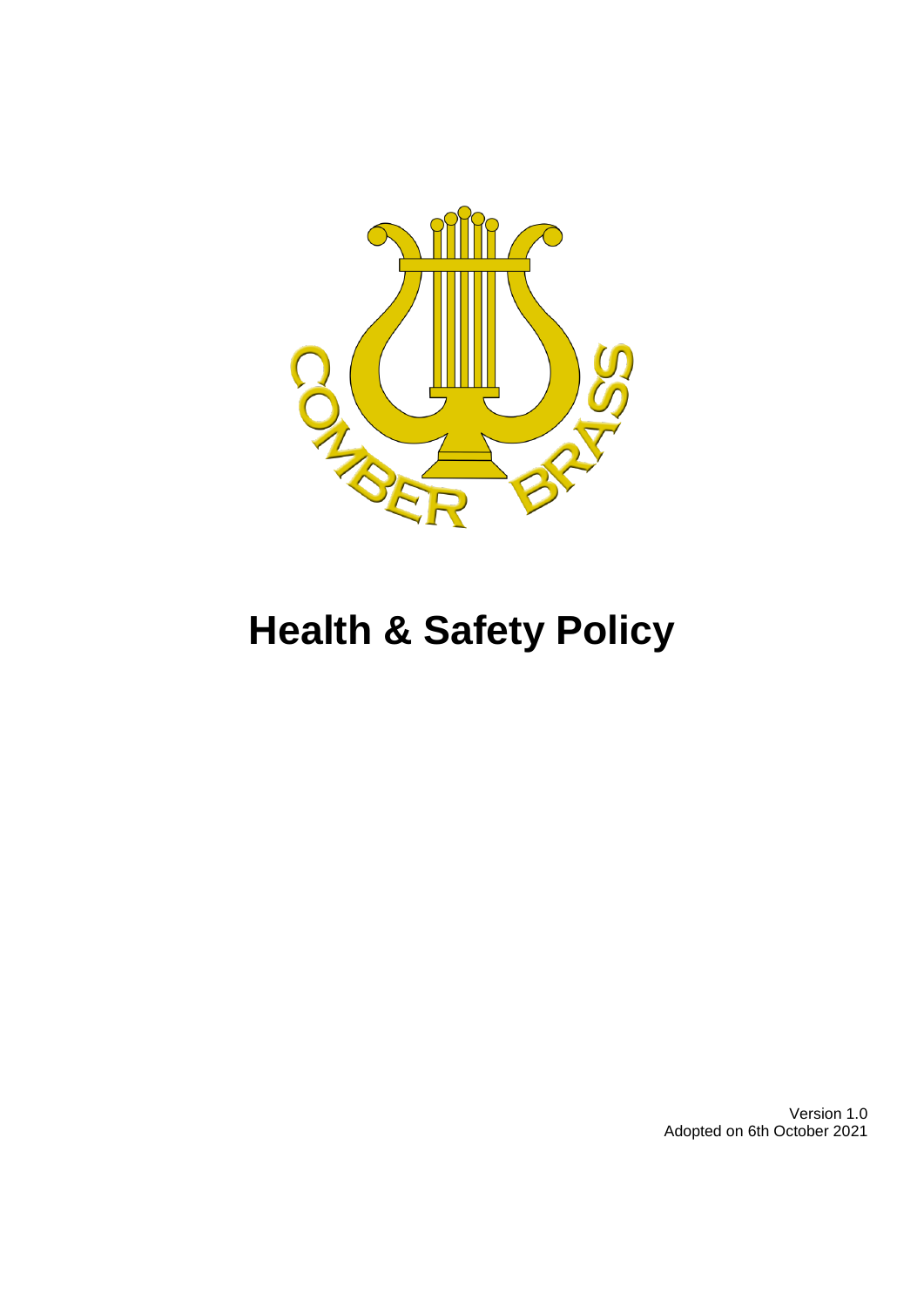

## **Health and Safety policy**

#### **Introduction**

Comber Brass is committed to providing a healthy and safe environment for all those involved in the musical activities it organises.

- This includes but is not limited to members, guests, Musical Director, volunteers and members of the public.
- This includes but is not limited to rehearsals, concerts and fundraising events.

#### **Responsibilities**

- Overall responsibility for health and safety rests with the Committee of Comber Brass.
- Practical responsibility for health and safety at events and activities organised by Comber Brass rests with the Health & Safety Officer, currently Granville Lavin.

#### **Statements of General Policy**

(a) Comber Brass will seek to prevent accidents and cases of ill-health by managing the health and safety at events and activities it organises. Relevant risk assessments will be completed for events and activities. Where regular venues are used the risk assessment will be reviewed on an annual basis or sooner if required.

(b) Comber Brass will provide clear instructions and information to ensure that members, staff and volunteers are competent to do their work in a healthy and safe manner. Tasks performed by members to be risk assessed and appropriate instruction given (e.g. trip hazards, moving band equipment).

(c) Comber Brass will engage and consult with members, staff and volunteers on health and safety conditions. Members will be briefed on health and safety risk assessments for new venues / activities and updated on any changes in the risk assessment for regular venues / activities. Members should raise any health and safety concerns directly with the Health & Safety Officer or other member of the Committee.

(d) Comber Brass will implement emergency procedures, evacuation in case of fire or other significant incident. At least one individual will have responsibility for knowing the fire procedures for every engagement venue and for communicating them to all members of the band.

(e) Comber Brass will maintain safe and healthy conditions during band rehearsals, provide and maintain equipment, and ensure safe storage / use of substances. Comber Brass will ensure satisfactory health and safety conditions at hired venues and for hired equipment, and will ensure that any equipment owned by Comber Brass will be stored safely.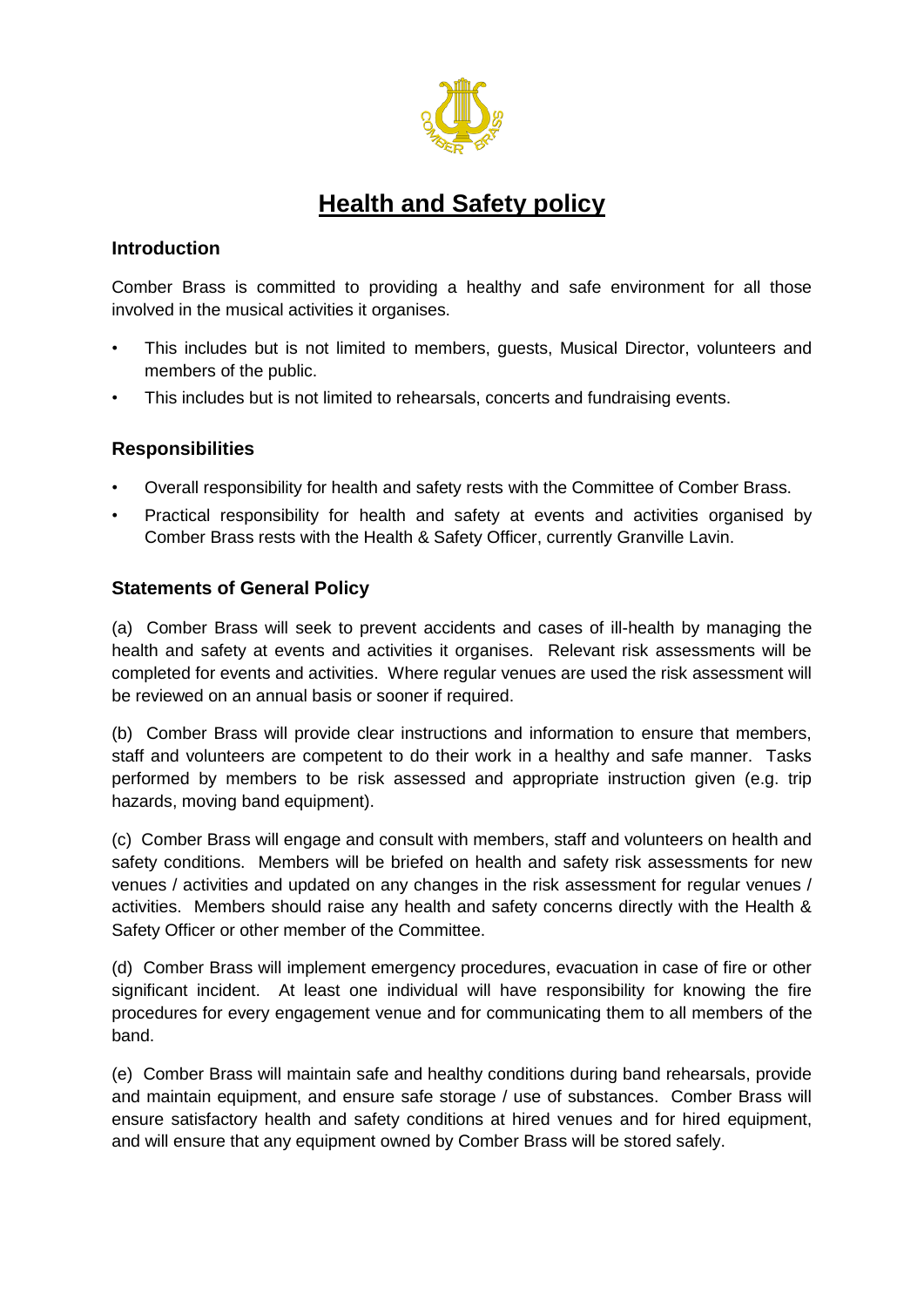

#### **First Aid**

Comber Brass will ensure they are aware of First Aid procedures, kits and equipment at engagement venues. Comber Brass will ensure that within the band, there are members with First Aid experience. Where appropriate (e.g. for larger events) Comber Brass will train members or volunteers in First Aid or work with professional First Aid organisations.

#### **Sound Safety**

Comber Brass takes the responsibility of protecting the hearing of members, staff, volunteers and audience members seriously. We will:

- Ensure there are open lines of communication for individuals to raise concerns about hearing.
- Take concerns seriously; the Committee and Music Director will work with the individuals to find ways to minimise risk.
- Take into account the protection of our audience's hearing when designing stage and audience layout for concerts.

#### **Risk assessment - Regular Venues & Activities**

The risk assessment to be used by Comber Brass for regular venues and activities is attached at Appendix 'A'

#### **Adoption**

This policy was adopted at a meeting of the Committee of Comber Brass held on  $6<sup>th</sup>$  October 2021 and is signed below on behalf of all the trustees.

 $\frac{1}{2}$ James McClure (as Chairperson)Date  $\frac{6/10/21}{2}$ 

Jane Smyth (as Secretary)

Date  $\frac{13 \cdot 10 \cdot 21}{2}$ 

Granville Lavin (as Treasurer) Date  $\frac{6}{10^2}$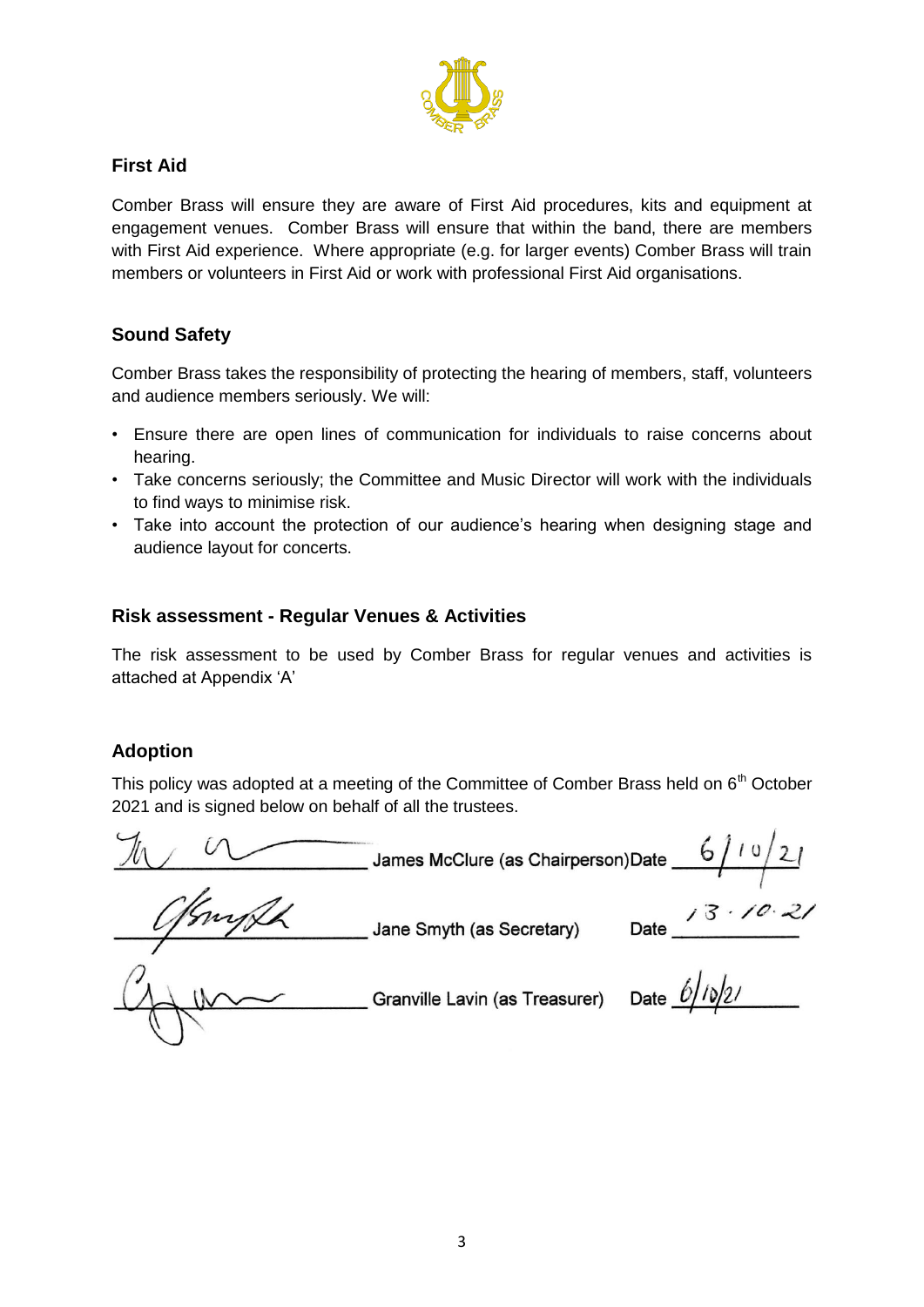

### *Appendix 'A'*

| Comber Brass Risk Assessment - Applies to all rehearsals, engagements, and functions                                                                                   |                                                                                                               |        |                                                                                                                                                                                                                                                 |  |  |  |
|------------------------------------------------------------------------------------------------------------------------------------------------------------------------|---------------------------------------------------------------------------------------------------------------|--------|-------------------------------------------------------------------------------------------------------------------------------------------------------------------------------------------------------------------------------------------------|--|--|--|
| <b>Risk Identified</b>                                                                                                                                                 | <b>Persons at Risk</b>                                                                                        | Level  | <b>Controls</b>                                                                                                                                                                                                                                 |  |  |  |
| Injuries from carrying heavy/<br>large equipment to / from<br>venue.<br>Injuries<br>from moving<br>and<br>handling<br>equipment<br>or<br>dangerously stored equipment. | members<br>carrying<br>Band<br>equipment.<br>Members of public.                                               | Medium | Use appropriate strategies for moving and handling heavy<br>and large equipment e.g. assistance from a 2nd person.<br>Appropriate equipment such as trolleys and wheeled cases<br>to be used to move equipment safely where possible.           |  |  |  |
|                                                                                                                                                                        |                                                                                                               |        | Band members to ensure stored equipment is adequately<br>and safely stowed in cupboards, coaches, vans etc. to<br>eliminate risk of equipment shifting unexpectedly and<br>causing injury and to facilitate safe access to stowed<br>equipment. |  |  |  |
| Traffic/ crossing roads on way<br>to/ from venue. Traffic in car<br>parks.                                                                                             | Band members crossing roads /<br>car parks whilst carrying large<br>equipment which may impair<br>visibility. | Medium | All band members to be mindful of road safety and to be<br>aware of limited visibility when carrying large equipment<br>over roads to / from venues and in poor visibility such as<br>engagements at night and in dark conditions.              |  |  |  |
|                                                                                                                                                                        | Vulnerable band members i.e.<br>elderly or under 18's.                                                        |        | Under 18's to be supervised appropriately around roads /<br>car parks or other areas where traffic may cause a hazard.                                                                                                                          |  |  |  |
| Injuries from manual handling<br>of chairs / setting out chairs.<br>Injuries from stacking of chairs.                                                                  | Band<br>members,<br>particularly<br>elderly/<br>vulnerable<br>band<br>members.                                | Low    | Move chairs in a sensible manner and a reasonable<br>number at a time, using a wheeled trolley where<br>Stack chairs no more than 4 high or as<br>applicable.<br>appropriate to the venue.                                                      |  |  |  |
| Trip hazards such as music<br>stand legs, equipment cases.                                                                                                             | Band members.<br>Members of Public.                                                                           | Low    | Stands to be erected properly and placed appropriately to<br>allow safe walkway for band members. Equipment cases<br>to be securely and safely stowed away maintaining clear<br>walkways / fire exits.                                          |  |  |  |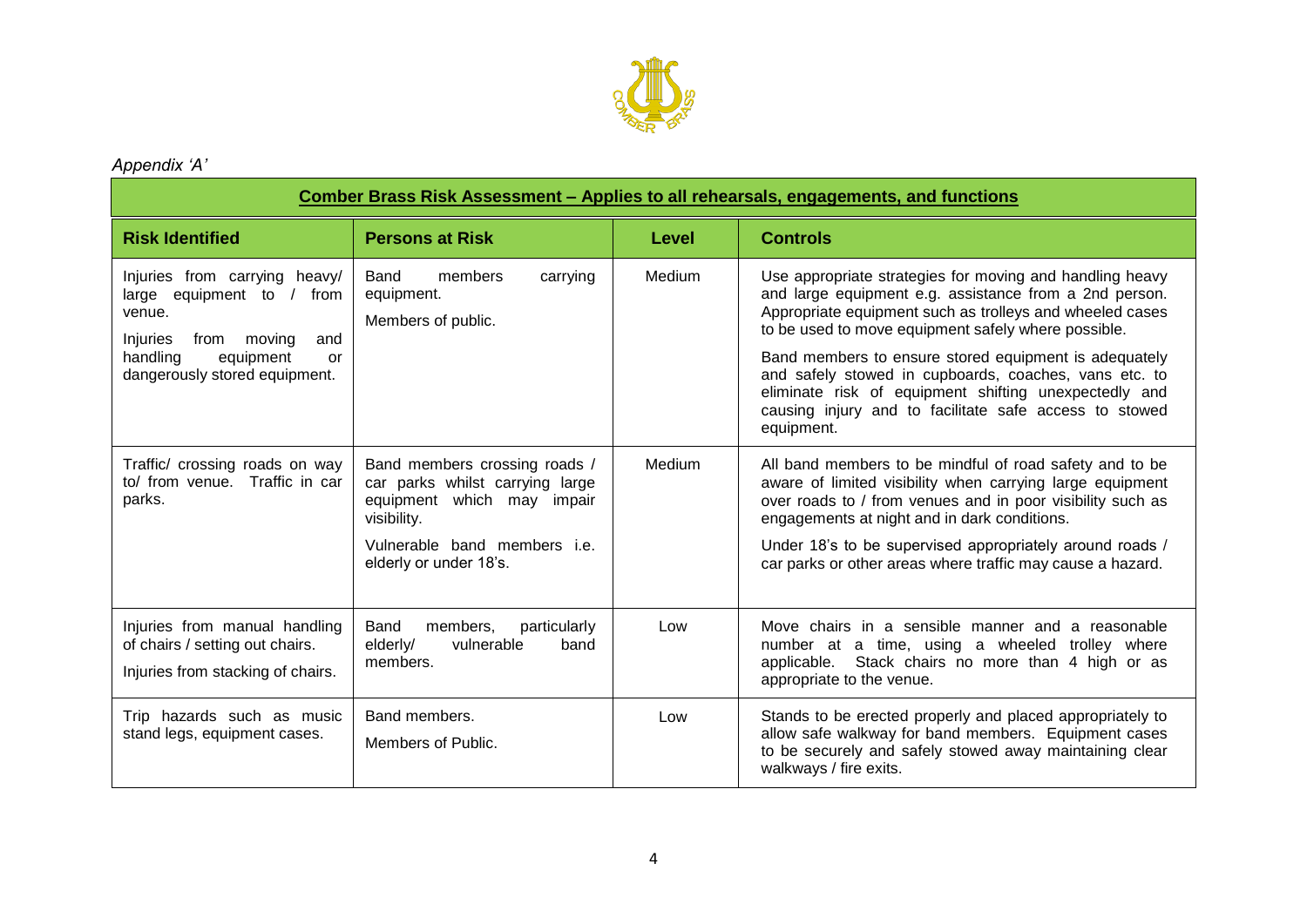

| <b>Risk Identified</b>                                                                                                                         | <b>Persons at Risk</b>                                                         | Level | <b>Controls</b>                                                                                                                                                                           |
|------------------------------------------------------------------------------------------------------------------------------------------------|--------------------------------------------------------------------------------|-------|-------------------------------------------------------------------------------------------------------------------------------------------------------------------------------------------|
| Loud noise.                                                                                                                                    | Band members.<br><b>Musical Director.</b><br>Members of Public.                | Low   | Band members to be arranged an appropriate distance<br>from the bell ends of other instruments as per approved<br>band formation / layout.                                                |
|                                                                                                                                                |                                                                                |       | Conductor to wear ear protection as appropriate.<br>Audience to be positioned at least 1m away from the band.                                                                             |
| Stranger danger /<br>unknown<br>adults.<br>Vulnerable members<br>become separated from the<br>group / lost.                                    | members,<br>particularly<br>Band<br>under 18's and vulnerable adults.          | Low   | Vulnerable band members to be appropriately supervised<br>by CRB/ DBS checked staff.                                                                                                      |
|                                                                                                                                                | Members of Public.                                                             |       | Band members to adhere to band safeguarding policy and<br>not place selves at risk by being alone with any vulnerable<br>member of the band or member of public such as under<br>$18$ 's. |
| Sudden / serious illness such<br>as heart attacks, stroke, severe<br>reaction to bee stings etc.                                               | Band<br>members,<br>particularly<br>vulnerable<br>elderly/<br>band<br>members. | Low   | At least 1 First Aider to be present at all events.                                                                                                                                       |
|                                                                                                                                                |                                                                                |       | A mobile phone must be available to contact emergency<br>parents, carers or family of members.<br>services /<br>Emergency contact details to be available for all band<br>members.        |
|                                                                                                                                                | Elderly / vulnerable Members of<br>Public.                                     |       |                                                                                                                                                                                           |
| Inclement weather on outdoor<br>resulting<br>engagements<br>in.<br>illness or injury - frostbite,<br>hypothermia, sunburn, heat<br>stroke etc. | Vulnerable band members i.e.<br>elderly, under 18's.                           | Low   | Appropriate uniform to be worn for the weather such as<br>thermal jackets / hats/ gloves / hood in the cold/ wet, shirt<br>sleeves or band T' shirts in summer / hot jobs.                |
|                                                                                                                                                |                                                                                |       | Sun protection such as sunglasses and sun cream to be<br>worn where applicable, i.e. hot / sunny days on outdoor<br>engagements, this is the responsibility of individuals.               |
|                                                                                                                                                |                                                                                |       | Cover / shelter for outside engagements to be sought such<br>as marquee / bandstand where applicable to protect<br>members from the weather.                                              |